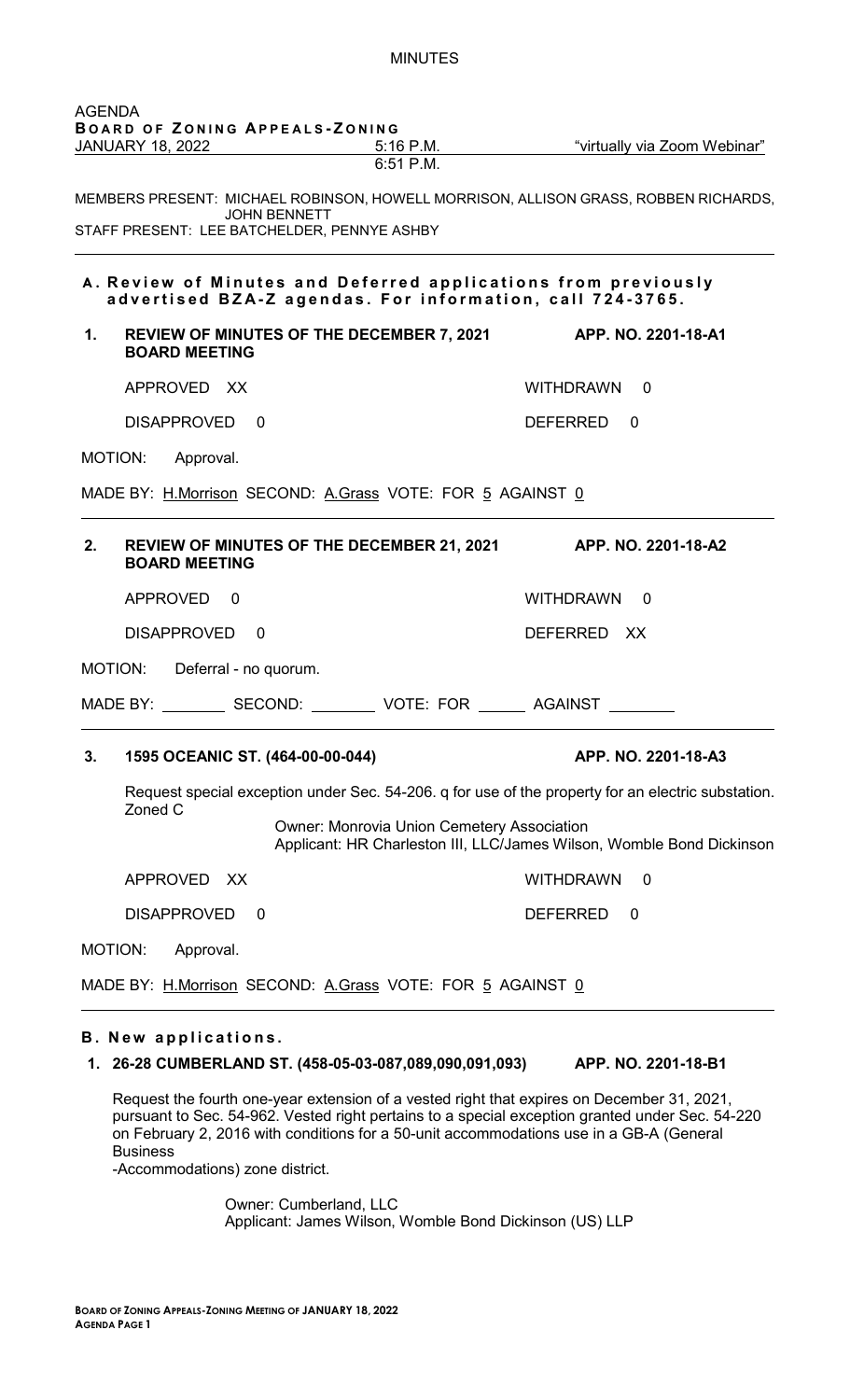DISAPPROVED 0 DEFERRED 0

MOTION: Approval with conditions to expire on December 31, 2022.

MADE BY: A.Grass SECOND: R.Richards VOTE: FOR 5 AGAINST 0

#### **2. 42 CHARLOTTE ST. (MAZYCK/WRAGGBOROUGH) APP. NO. 2201-18-B2 (459-13-01-175)**

Request variance from Sec. 54-301 to allow construction of an additional dwelling unit (duplex) with a 17.7-ft. rear setback (25-ft. required). Zoned DR-1F

Owner: BAHIVE, LLC Applicant: John Paul Huguley

APPROVED XX WITHDRAWN 0

DISAPPROVED 0 DEFERRED 0

MOTION: Approval.

MADE BY: H.Morrison SECOND: J.Bennett VOTE: FOR 5 AGAINST 0

# **3. 188 MARY ELLEN DR. (LONGBOROUGH) (463-10-02-135) APP. NO. 2201-18-B3**

Request variance from Sec. 54-250 Longborough Master Plan PUD zoning regulations to allow 2 story and 1-story additions (screen porch/master bedroom, deck and stair) that encroach into the required 10-ft. setback from the critical line buffer. Zoned PUD

Owner: Adam & Kelly Ruder Applicant: Kim Williams-Bellwether Construction

APPROVED XX WITHDRAWN 0

DISAPPROVED 0 DEFERRED 0

MOTION: Approval.

MADE BY: R.Richards SECOND: J.Bennett VOTE: FOR 5 AGAINST 0

### **4. 405 WAYFARING PT. (DANIEL ISLAND) (276-02-02-013) APP. NO. 2201-18-B4**

Request variance from Sec. 54-263 Daniel Island Master Plan zoning regulations to allow a new garage with garage doors that are less than 90 degrees to the front setback line. Zoned DI-RI

> Owner: Christian Malpeli Applicant: Collin Cope

APPROVED XX WITHDRAWN 0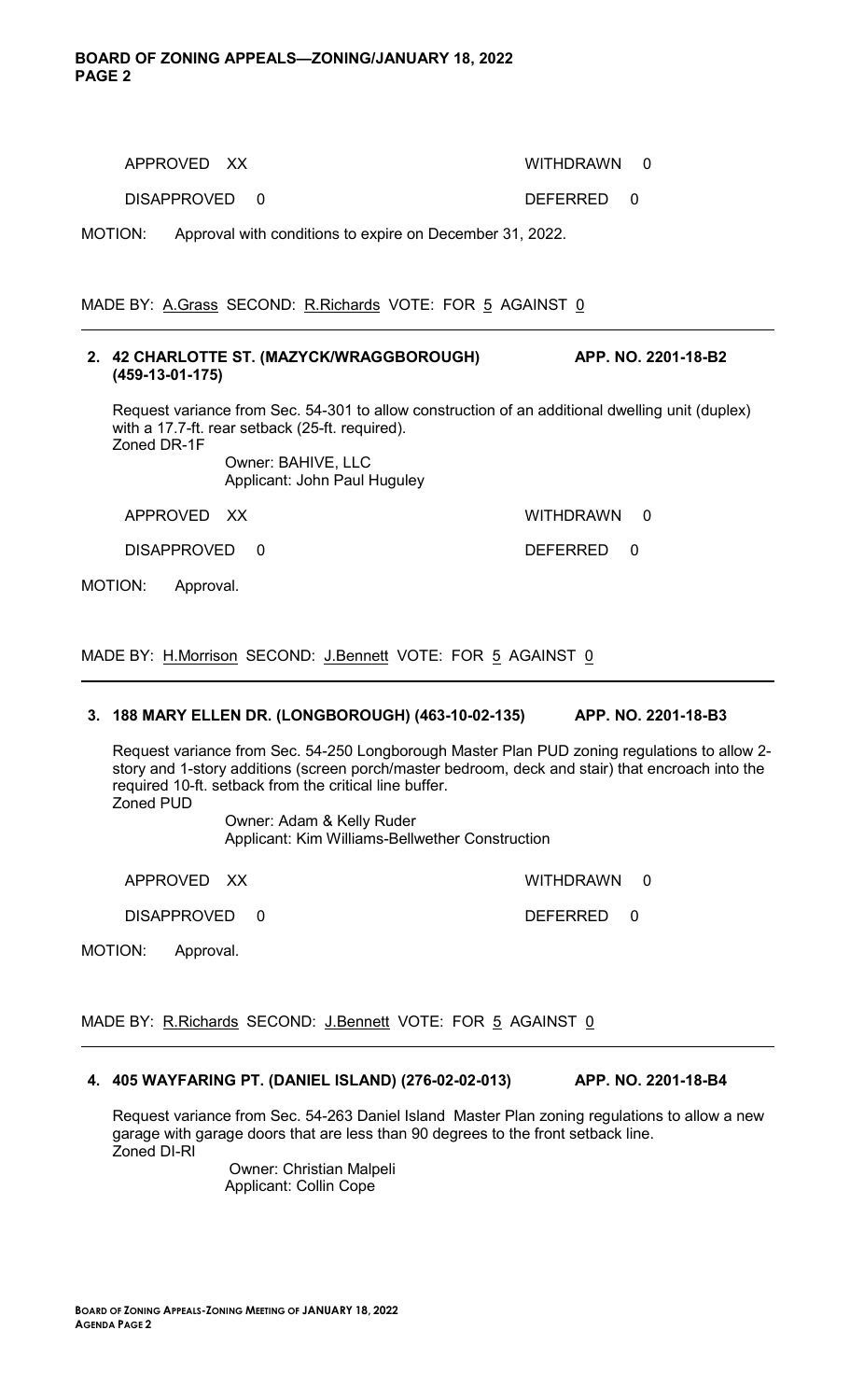### **BOARD OF ZONING APPEALS—ZONING/JANUARY 18, 2022 PAGE 3**

DISAPPROVED 0 DEFERRED 0

APPROVED XX WITHDRAWN 0

MOTION: Approval.

MADE BY: H.Morrison SECOND: J.Bennett VOTE: FOR 5 AGAINST 0

# **5. 262 CAPTAIN GODDARD RD. (DANIEL ISLAND) APP. NO. 2201-18-B5 (276-02-02-048)**

Request variance from Sec. 54-263 Daniel Island PUD Master Plan zoning regulations to allow a bridge to encroach up to 5-ft. into a 10-ft. visual buffer zone setback. Bridge is for vehicle access to a proposed single-family residence. Zoned DI-RI

> Owner: Justin A Iselin & Tiffani B Iselin Applicant: Remark Studio LLC

| APPROVED |  | WITHDRAWN |  |
|----------|--|-----------|--|
|          |  |           |  |

DISAPPROVED 0 DEFERRED XX

MOTION: Deferral - comments are required from Daniel Island ARB.

MADE BY: H.Morrison SECOND: A.Grass VOTE: FOR 5 AGAINST 0

# **6. 478 KING ST. (MAZYCK/WRAGGBOROUGH) (460-12-02-029) APP. NO. 2201-18-B6**

Request special exception under Sec. 54-206 to allow existing late night use bar/restaurant within 500-ft. of a residential zone district to expand by adding outdoor patron use area (850sf patio). Request variance under Sec. 54-317 to allow existing bar/restaurant to displace 6 on-site parking spaces and add 850sf of outdoor patron use area without providing 7 spaces for the added area (expanded restaurant requires 22 spaces; 3 spaces to remain). Zoned GB

> Owner: Sher Bothers LLC Applicant: John Sullivan, S Arch Studio

APPROVED XX WITHDRAWN 0

DISAPPROVED 0 DEFERRED 0

MOTION: Approval with conditions: 1). No live music or amplified sound on patio. 2). No increase in occupancy for this business.

MADE BY: H.Morrison SECOND: J.Bennett VOTE: FOR 5 AGAINST 0

### **7. 224 RUTLEDGE AVE. (CANNONBOROUGH- APP. NO. 2201-18-B7 ELLIOTBOROUGH) (460-08-03-010)**

Request variance from Sec. 54-317 to allow existing restaurant to displace 2 on-site parking spaces and add 380sf of outdoor patron use area without providing 3 spaces for the added area (expanded restaurant requires 11 spaces; 4 spaces to remain). Zoned LB

> Owner: Tankhead LLC Applicant: XBB LLC, Joshua Walker